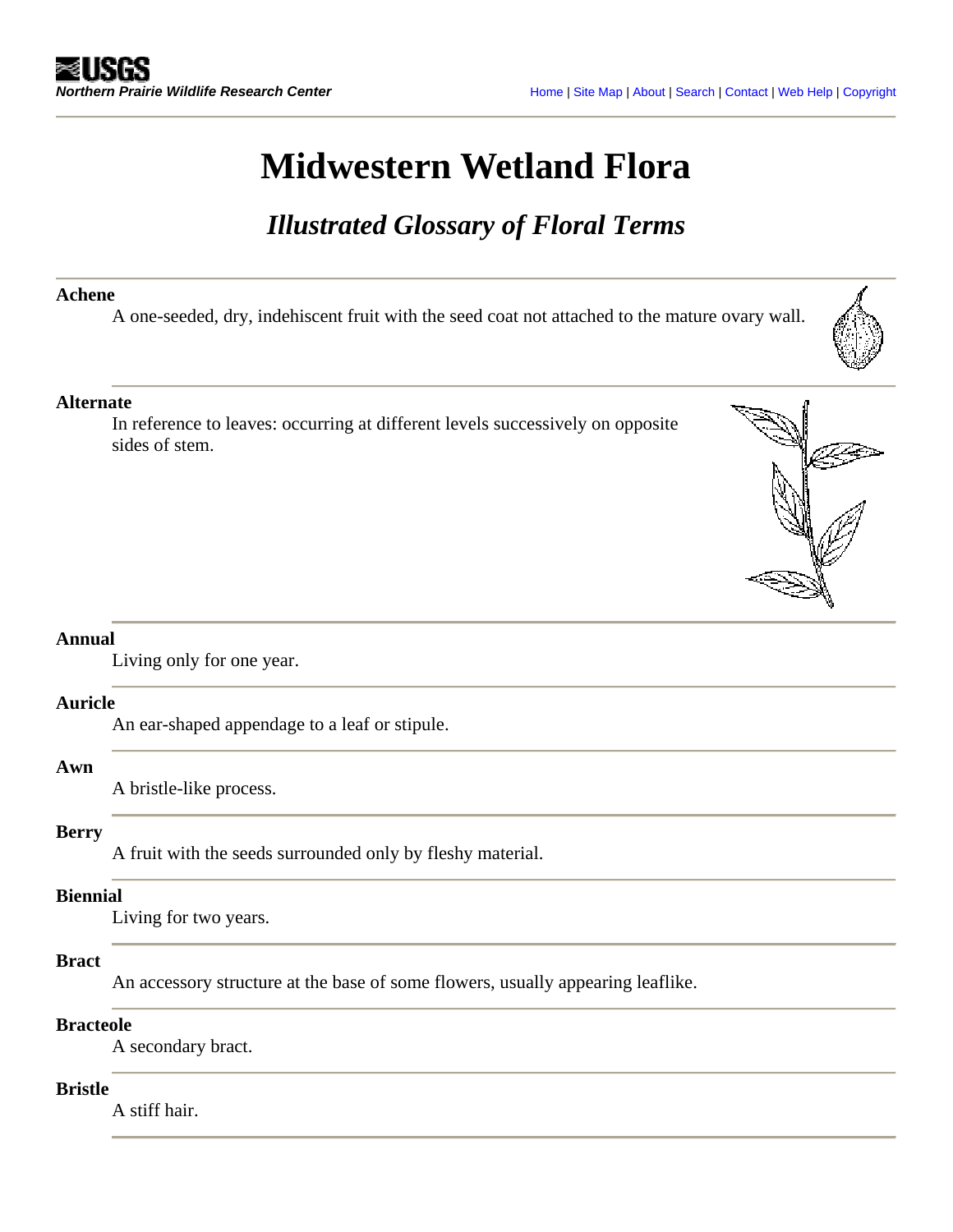# **Capsule**

A dry, dehiscent fruit splitting into 3 or more parts.



# **Ciliate**

Bearing marginal hairs.

### **Clasping**

Said of leaves that partially encircle the stem at the base.

### **Composite**

Referring to an inflorescence that is made up of many tiny florets crowded together on a receptacle.



# **Corm**

An enlarged, solid, rounded, underground stem, which is covered with a few thin scales or leaves.

# **Corolla**

All the petals of a flower.

# **Cyme**

A type of inflorescence in which the central flowers open first.

### **Dehiscent**

Splitting at maturity.

### **Drupe**

A fruit with the seed surrounded by a hard, dry covering which, in turn, is surrounded by fleshy material.

### **Ellipsoid**

Referring to a solid object that is broadest at the middle, gradually tapering to both ends.

# **Elliptic**

Broadest at the middle, gradually tapering to both ends.

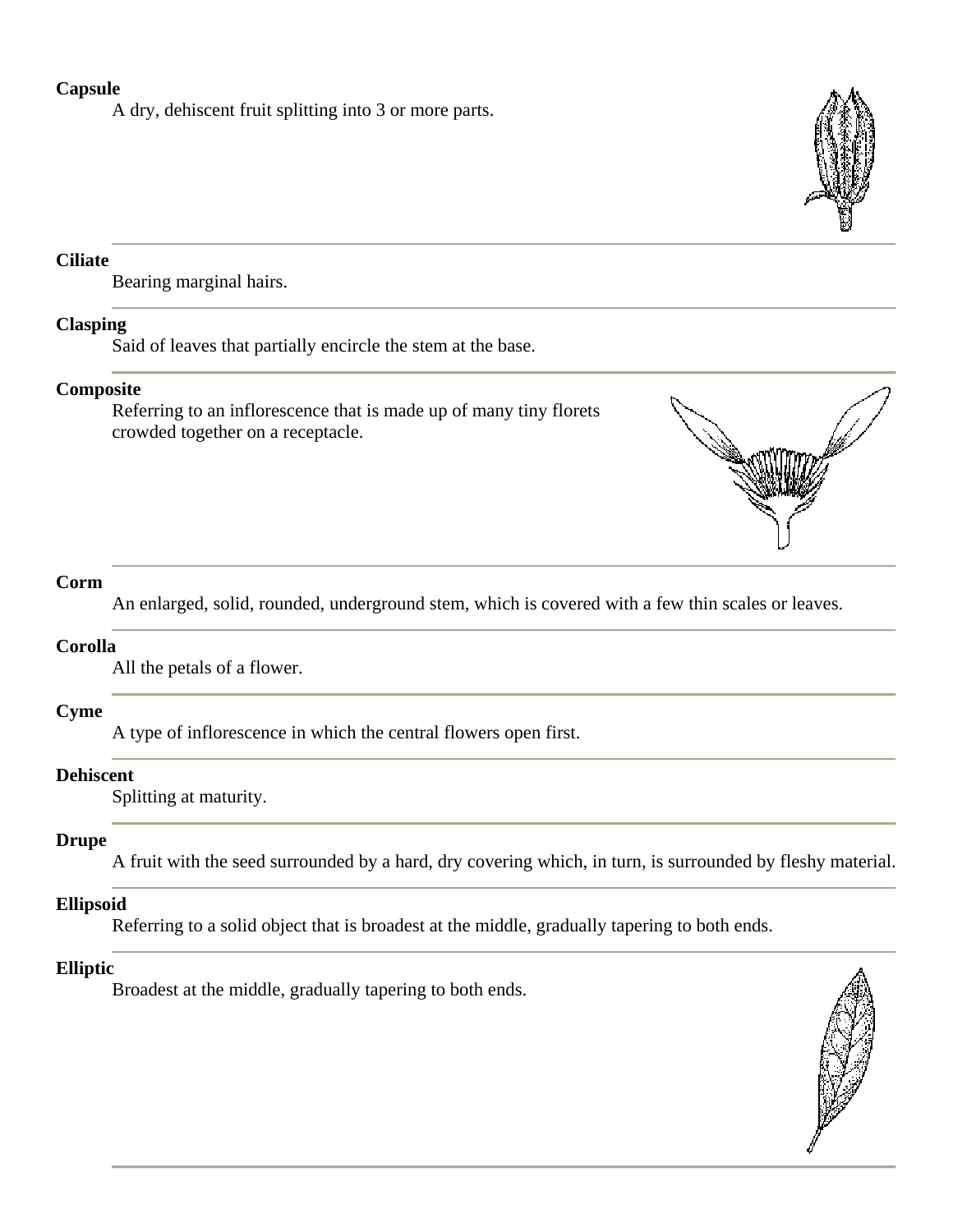### **Fibrous**

Referring to a cluster of slender roots, all with the same diameter.

# **Filament**

The stalk of a stamen.

### **Follicle**

A dry, dehiscent fruit that splits along one side at maturity.

# **Glaucous**

Having a bluish appearance.

### **Glume**

A sterile scale found in grasses

# **Indehiscent**

Not splitting open at maturity.

# **Inferior**

Referring to the position of the ovary when it is below the point of attachment of the sepals and petals.



### **Inflorescence**

A cluster of flowers.

### **Lanceolate**

Lance-shaped; broadest near the base, gradually tapering to the narrower apex.

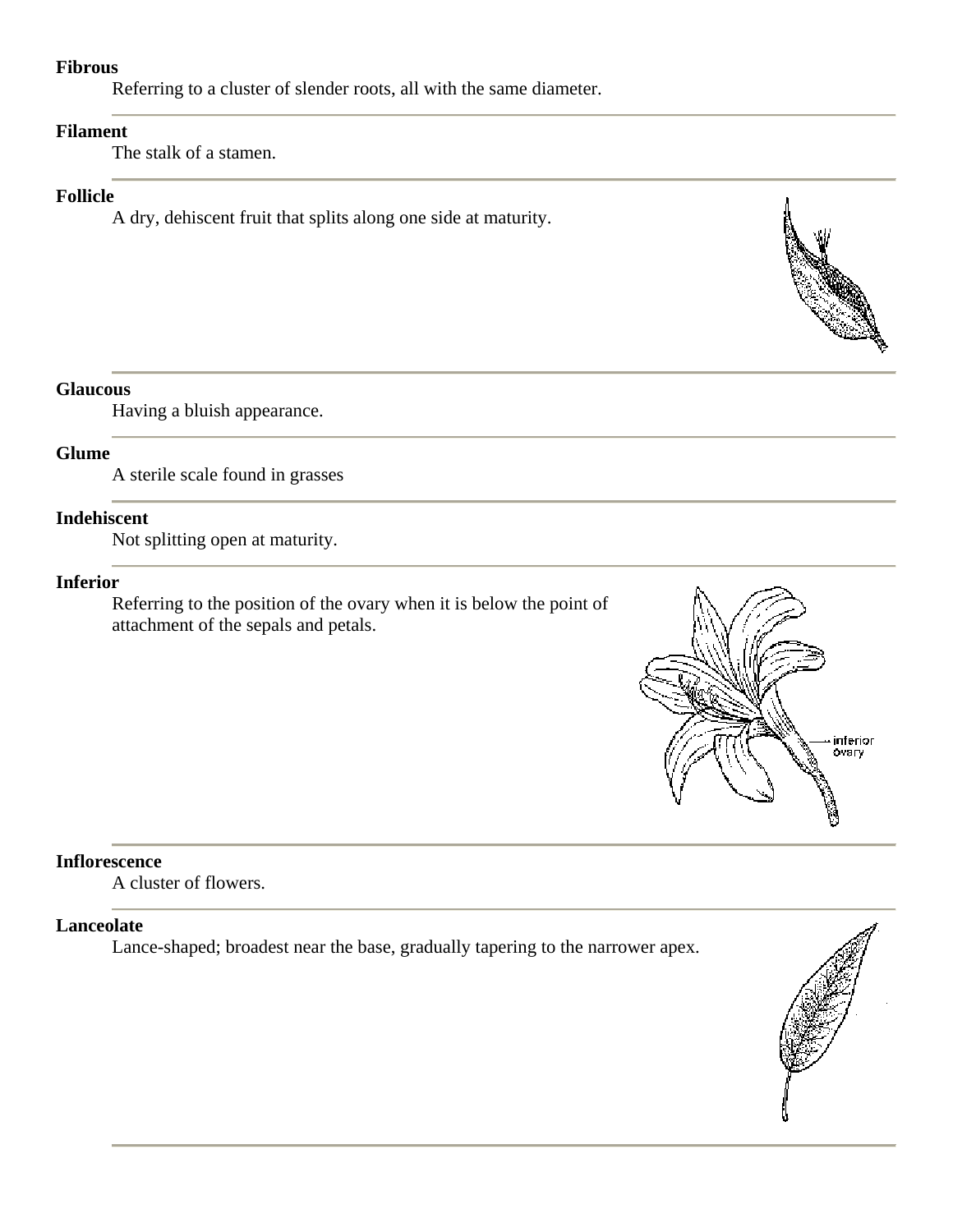# **Lanceoloid**

Referring to a solid object that is broadest near the base, gradually tapering to the narrower apex.

# **Lemma**

A fertile scale found in grasses.

# **Linear**

Elongated and uniform in width throughout.

# **Mucro**

A sharp point at termination of an organ or other structure.

### **Nutlet**

A small nut.

# **Oblanceolate**

Reverse lance-shaped; broadest at the apex, gradually tapering to the narrower base.



Broadest at the middle, and tapering to both ends, but broader than elliptic.



Referring to a solid object that, in side view, is nearly the same width throughout.



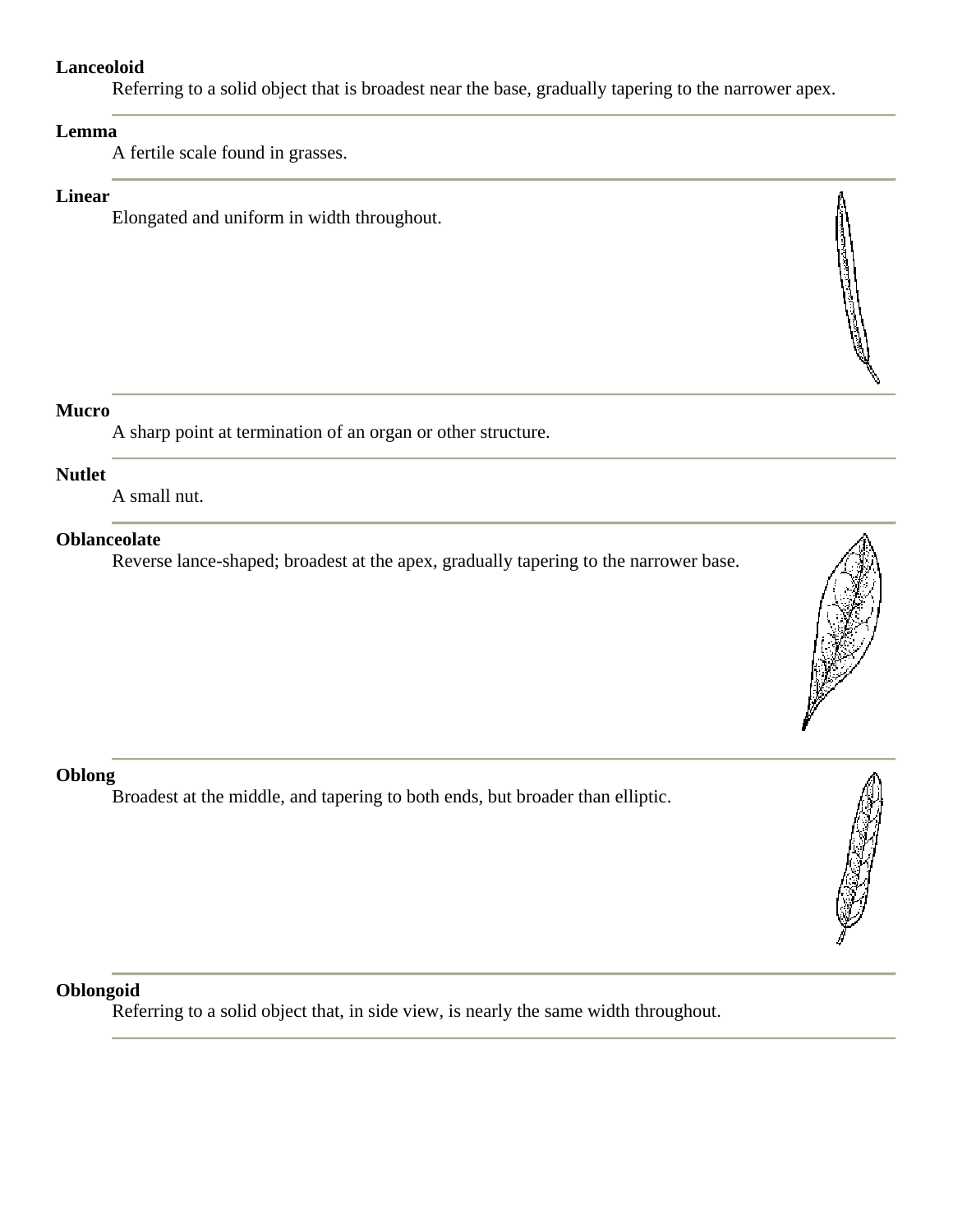# **Obovate**

Broadly rounded at the apex, becoming narrowed below.



# **Obovoid**

Referring to a solid object that is broadly rounded at the apex, becoming narrowed below.

# **Opposite**

In reference to leaves: forming a pair opposite each other on the stem.





# **Orbicular**

Round.

# **Ovary**

That part of the pistil that contains the ovules.

# **Ovate**

Broadly rounded at the base, becoming narrowed above; broader than lanceolate.



# **Ovoid**

Referring to a solid object that is broadly rounded at the base, becoming narrowed above.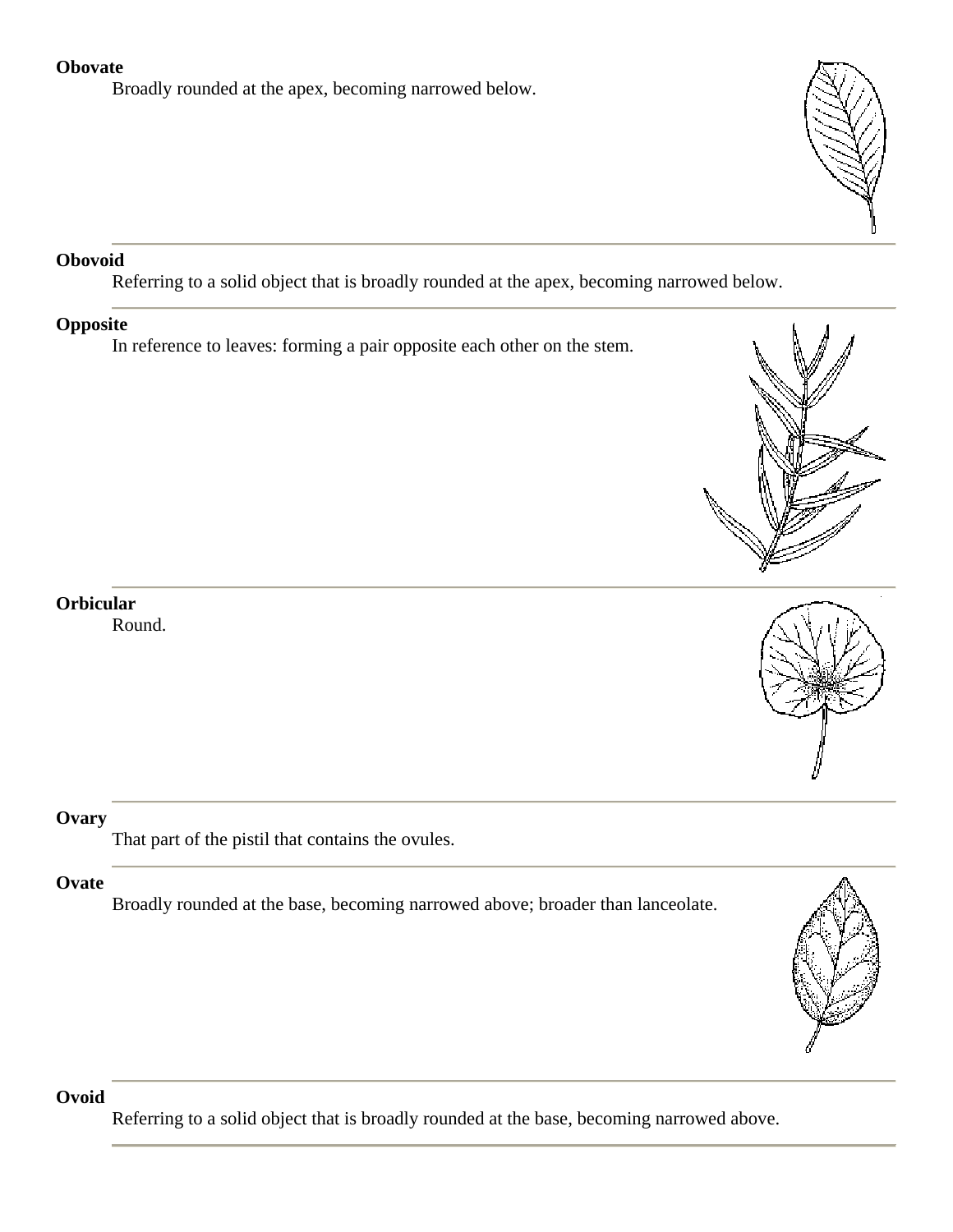# **Ovule**

Immature seed.

# **Palmate**

Divided radiately, like the fingers of a hand.

# **Panicle**

An arrangement of flowers consisting of several racemes.



# **Perennial**

Living for 3 or more years.

# **Perianth**

All the sepals and petals of a flower.

# **Perigynium**

A sac-like structure enclosing the pistil in Carex.

### **Pinnate**

Divided once along an elongated axis into distinct segments.

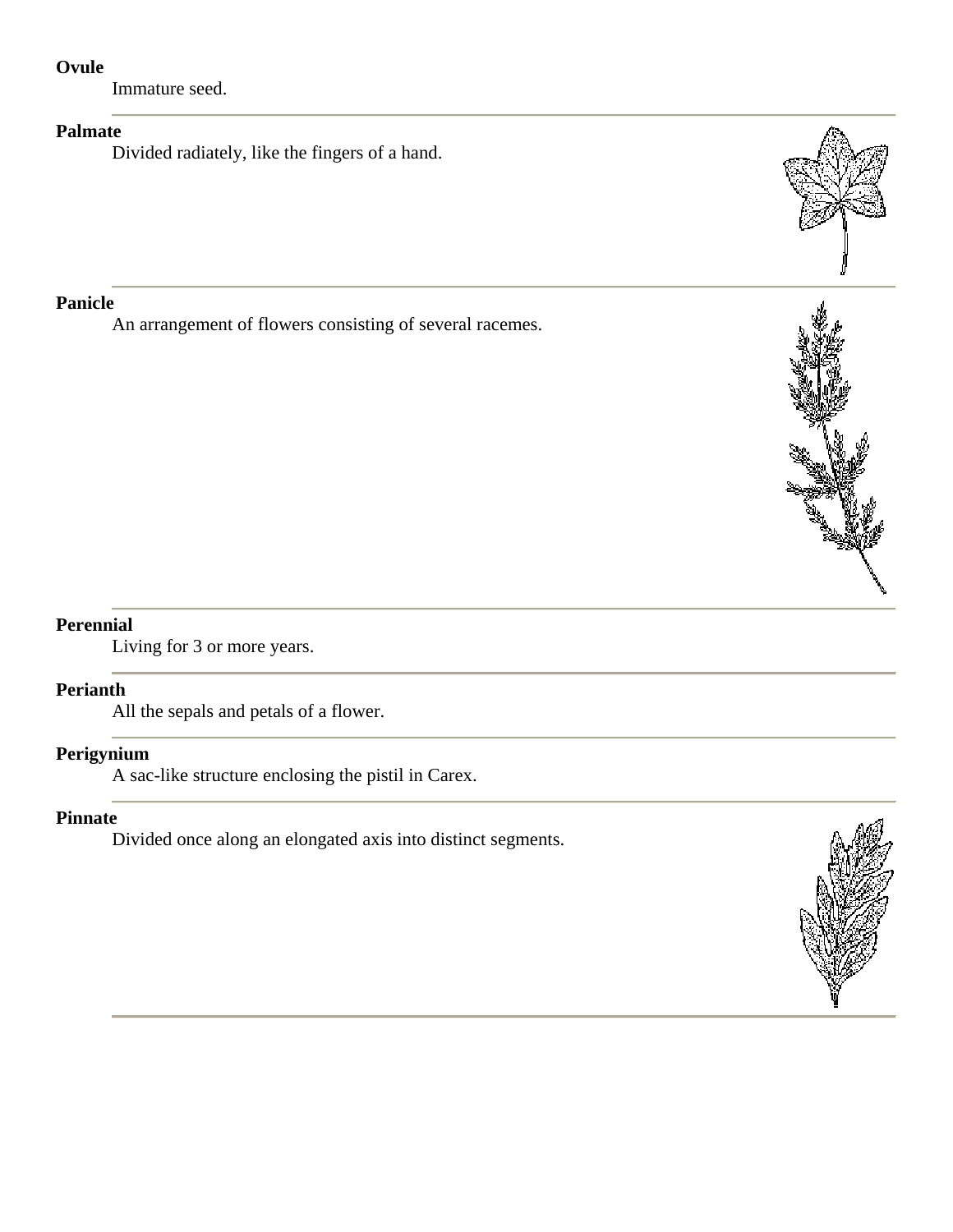# **Pistil**

The ovule-producing part of the flower.



# **Prostrate**

Lying flat on the ground.

### **Raceme**

A grouping of flowers along an elongated axis where each flower has its own stalk.

# **Receptacle**

That part of the flower to which the sepals, petals, stamens, and pistils are usually attached.

# **Rhizome**

An underground, horizontal stem.

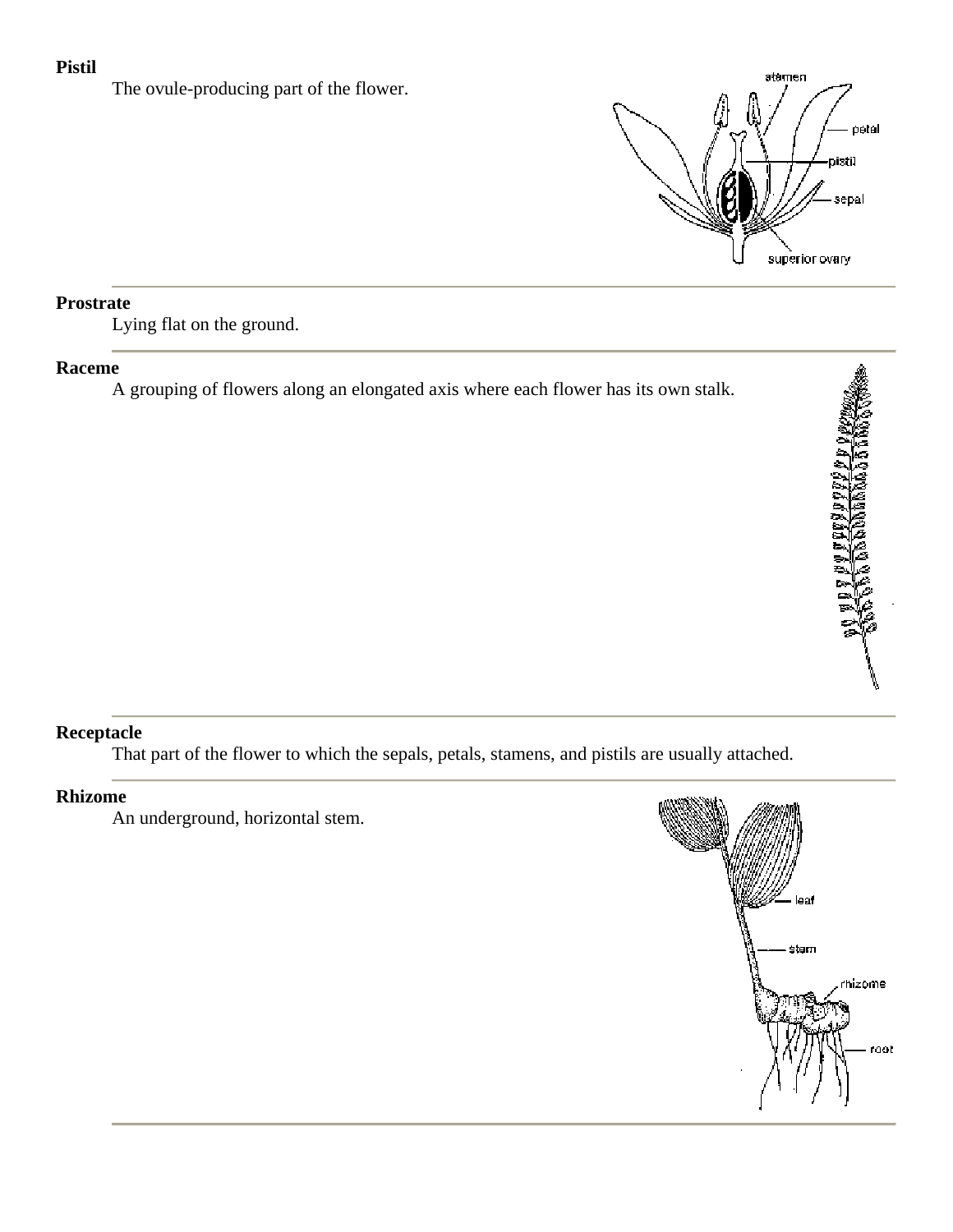### **Samara**

An indehiscent winged fruit.



# **Scale**

A tiny, leaflike structure; the structure that subtends each flower in a grass or sedge.

# **Spadix**

A fleshy axis in which flowers are embedded.

# **Spathe**

A large bract subtending or sometimes enclosing a cluster of flowers.

# **Spike**

A grouping of flowers along an elongated axis where each flower lacks a stalk.



# **Spikelet**

A small spike.

# **Stamen**

The pollen-producing organ of a flower.

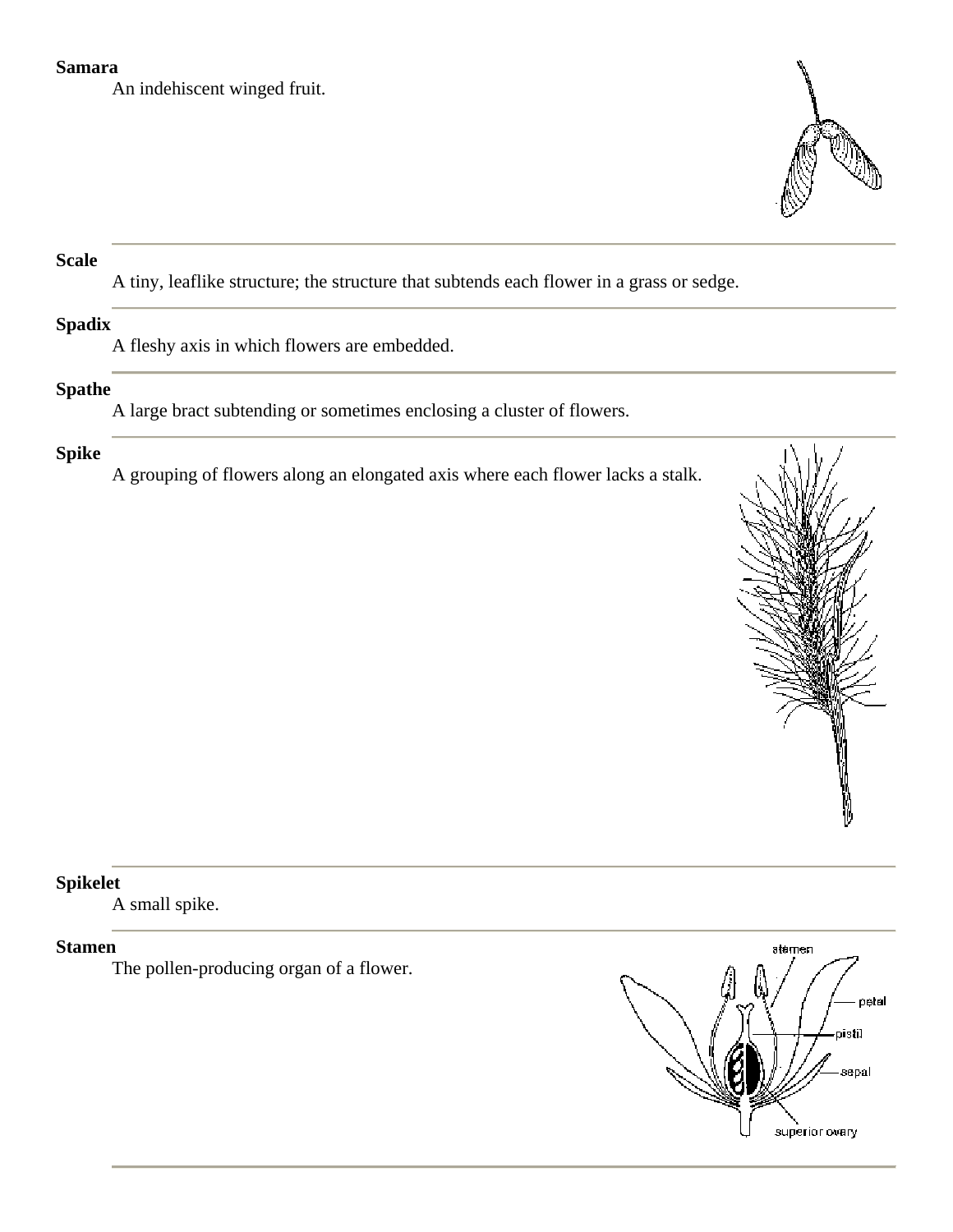### **Stigma**

The terminal part of a pistil.

# **Stipule**

A leaflike outgrowth at the base of a leaf stalk.

### **Stolon**

A horizontal stem lying on the surface of the soil.

# **Style**

That part of the pistil between the ovary and the stigma.

### **Succulent**

Fleshy.

# **Superior**

Referring to the position of the ovary when it is above the point of attachment of sepals, petals, stamens, and pistils.



# **Terete**

Nearly cylindrical in section.

### **Tubercle**

A wart-like process.

# **Umbel**

A cluster of flowers in which the flower stalks arise from the same level.



# **Valve**

The wing of the fruit in Rumex.